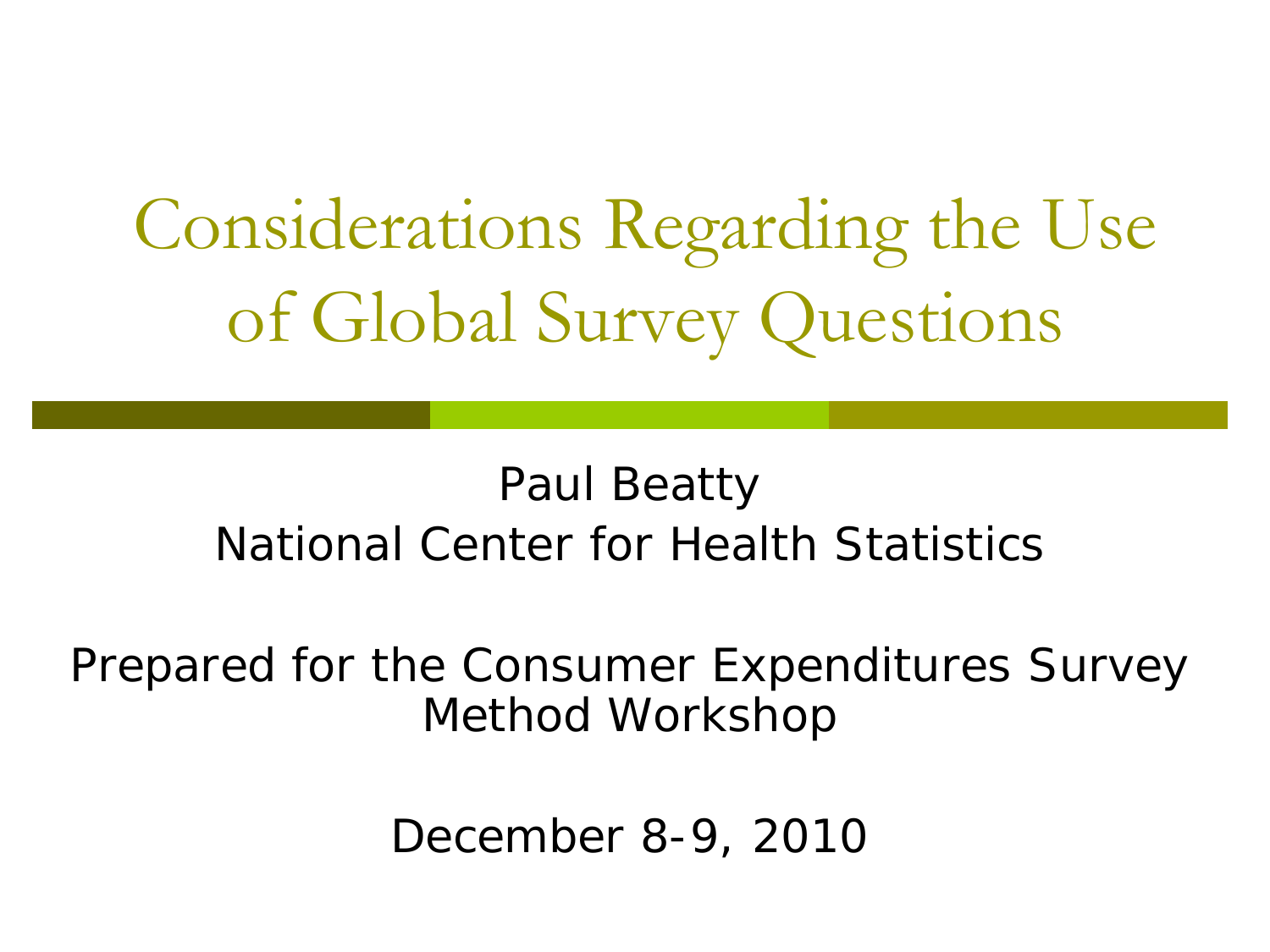### Example of a global question

This question is about moderate or strenuous physical activities you may have done at home or in your leisure time. By moderate or strenuous, we mean physical activities that lasted 10 minutes or longer, and caused at least some increase in heart rate or breathing. Please do not include physical activities done in any job for pay.

From [START DAY] to [END DAY], how much time did you spend doing moderate or strenuous physical activities, including yard work or other chores, walking for exercise or to get somewhere, or other exercise such as running, cycling, working out in a gym, or playing sports?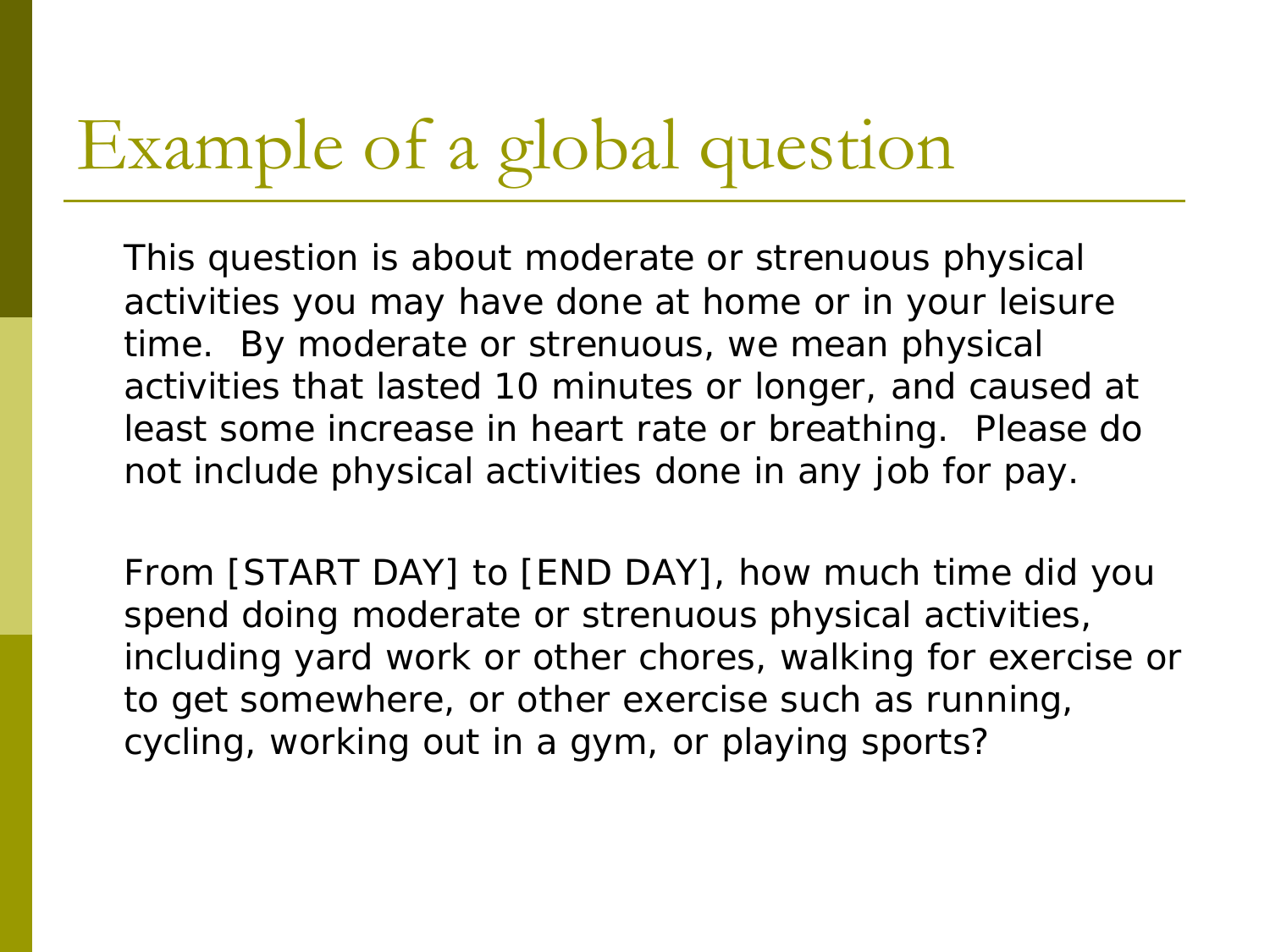#### Common problems from cognitive testing

#### **□** Too long and complicated

- **Probing revealed that some forgot, or never grasped,** some elements
- □ Components not thought about or remembered in the same manner
	- Formal exercise often different than times when you happen to be physically active
- **□ Response strategies often guesses or** crude estimates
	- Pro*bin*g revealed omissions and errors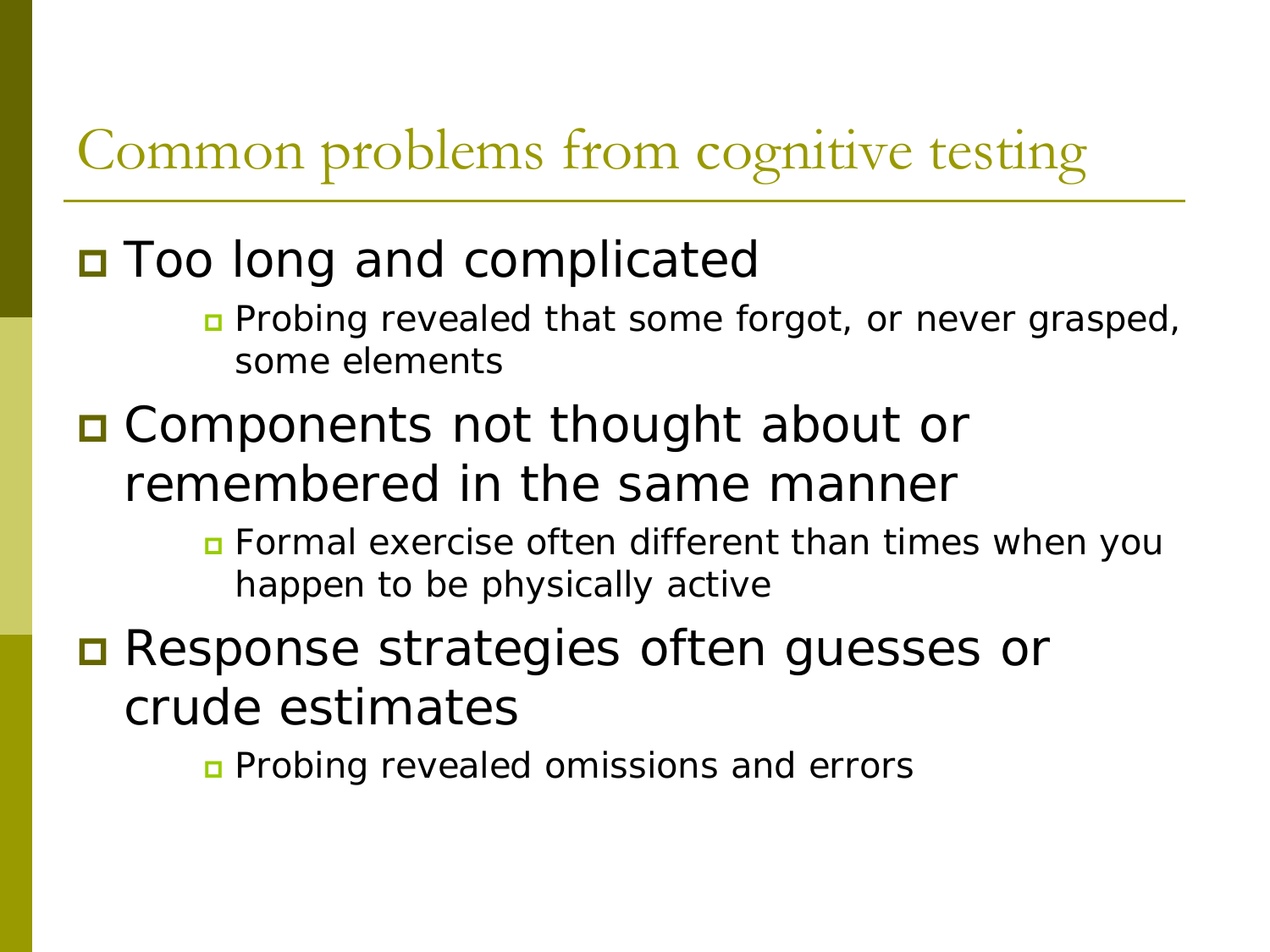### What's different about our challenge:

- Usually global questions are written by default, and the burden of proof is to show that smaller questions would lead to substantial improvements
- **Here we are starting with smaller questions, and** considering whether global questions would be just as good (or at least adequate given survey goals)
- The same *potential* pitfalls of global questions apply either way:
	- Comprehension: too long or complex
	- **Combines disparate elements that are ideally remembered or** estimated differently
	- Too large in scope to be reasonably estimated
	- **Newly consolidated global questions will likely omit some details from** the source questions– will there be sufficient prompts for respondents to consider all of these elements?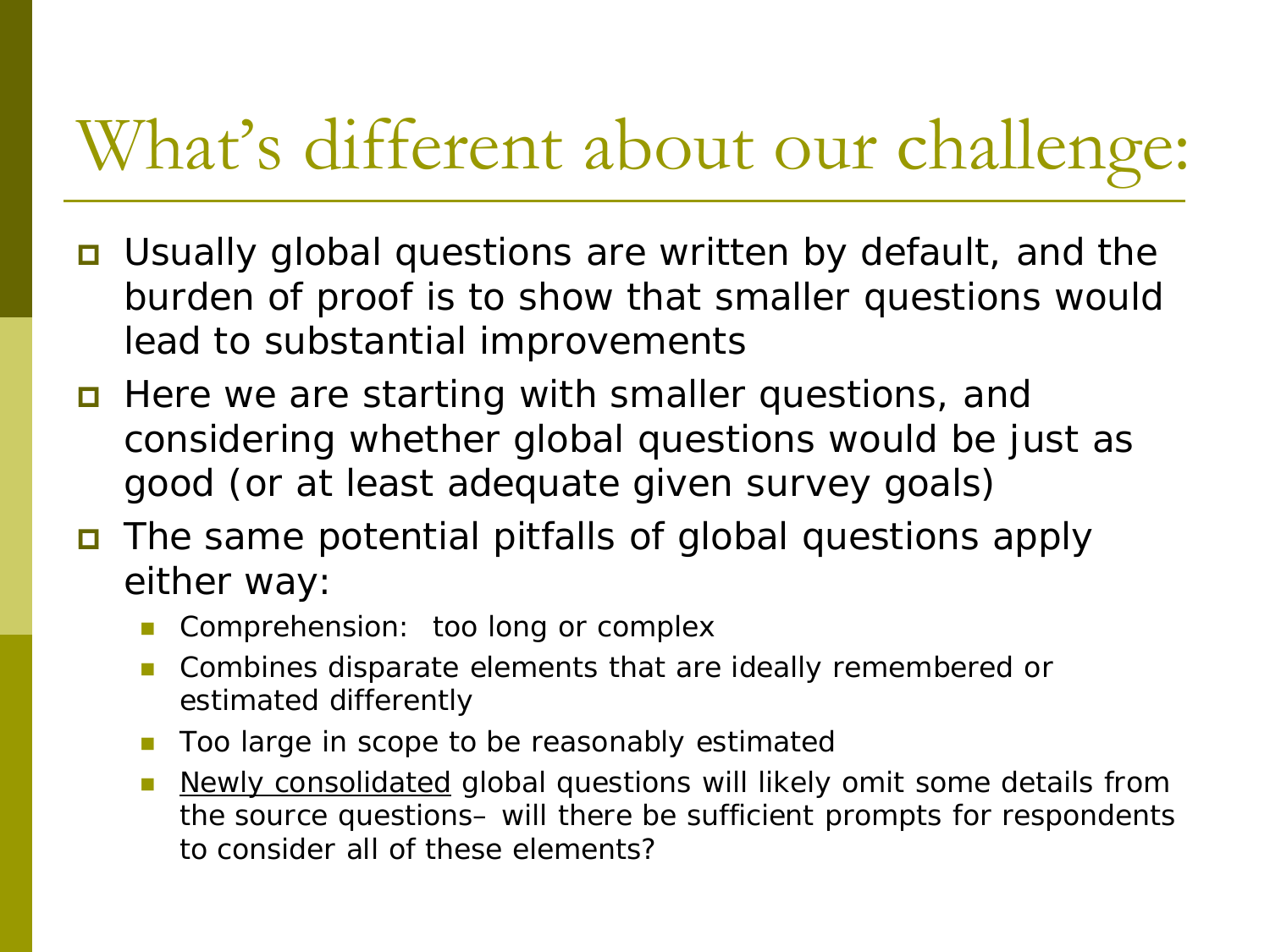## Comparability of responses

- Will global questions formed from a set of specific questions produce the same results?
- **Probably not.**
- Specific questions are *likely* to produce higher estimates in aggregate than global questions (but not always). Possible reasons:
	- More specific questions offer better prompts– more complete reporting
	- **Or, specific questions might not be completely** distinct (double-reporting)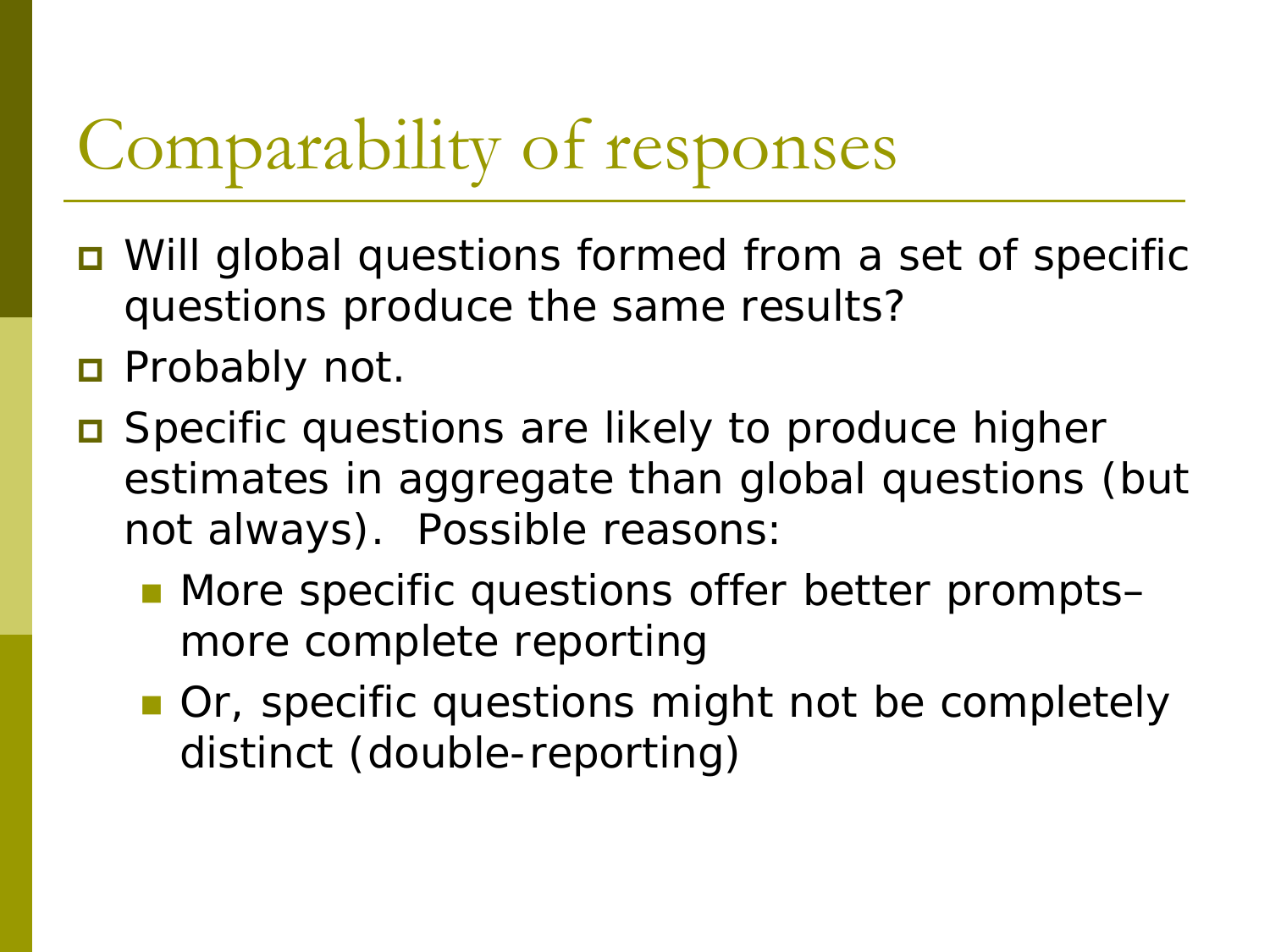### Example: cheese questions

- **D** During the last 30 days, how many times did you eat cheese, including cheese as snacks, and cheese in sandwiches, burgers, lasagna, pizza, or casseroles? Do NOT count cream cheese."
- The next questions are about cheese you have eaten in the last 30 days. Please do NOT include any cream cheese you may have eaten.
	- During the last 30 days, how many times have you eaten cheese on a sandwich, including burgers?
	- During the last 30 days, how many times have you eaten cheese in lasagna, pizza, casseroles, or mixed in with other dishes?
	- During the last 30 days, how many times have you eaten cheese as a snack or appetizer?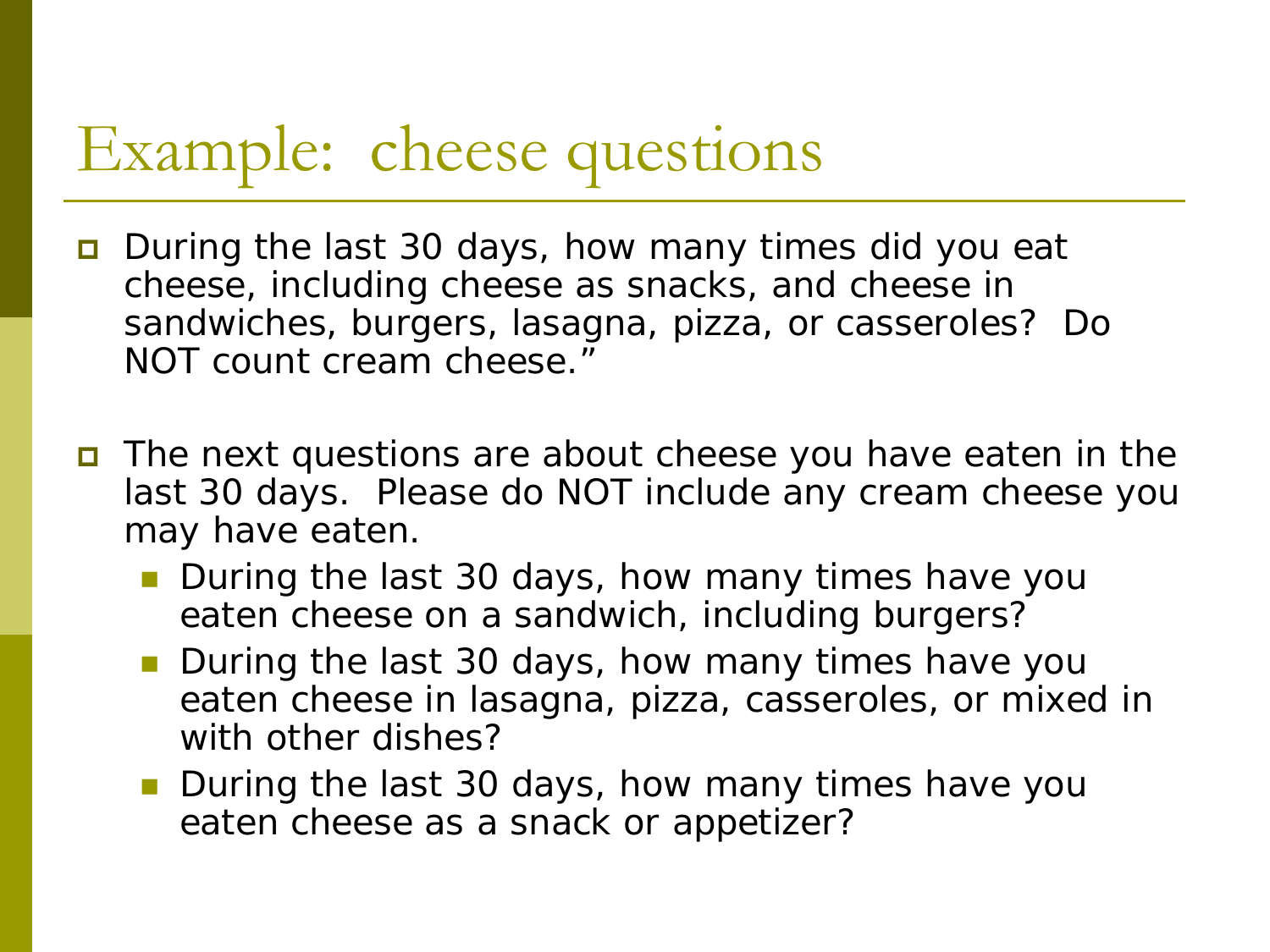Cheese consumption in 30 days, single vs. multiple questions

Single question: 13.9 (n=218)

Multiple questions: 19.0 (n=228)

Difference significant at  $p$ <.01

■ However, we cannot say for certain which version is more accurate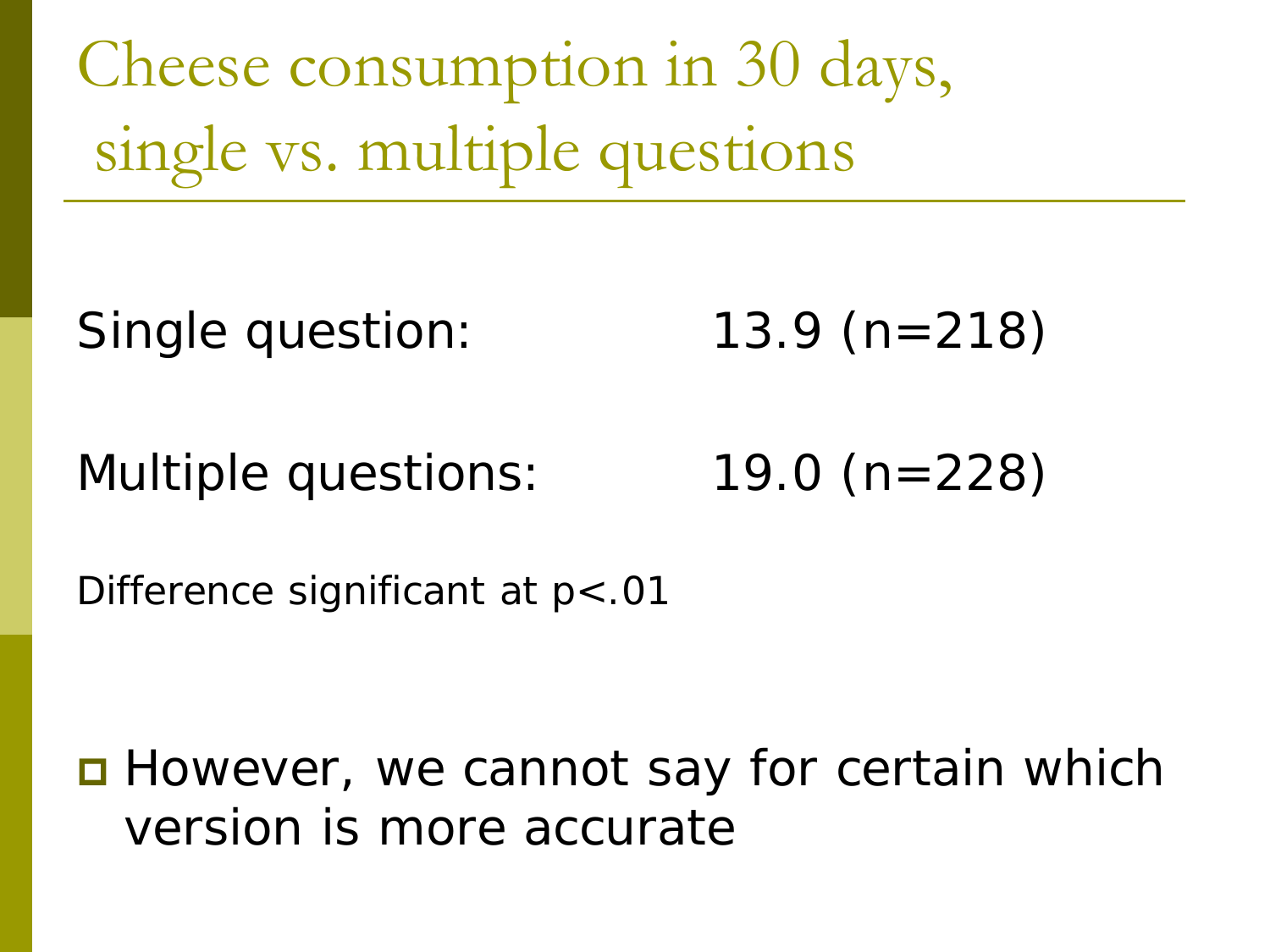Other comparisons between single and. multiple cheese questions

In behavior coding, "undesirable" behaviors appeared to be more common with single, global questions:

|                                  | Global |                  | Spec1 Spec2 Spec3 |        |
|----------------------------------|--------|------------------|-------------------|--------|
| Inadequate initial response 15.9 |        | 99               | 8.3               | $-3.1$ |
| Probes used                      | 13.7   | 7.8              | 6.3               | 2.1    |
| Requested help/repeat            | 19.1   | $15.1 \quad 3.1$ |                   | 2.1    |

- $\blacksquare$  However, when aggregating results of the specific questions, the advantage disappears
- **E** Furthermore, time for administration is significantly longer for the multiple questions (51 seconds, as opposed to 28 seconds)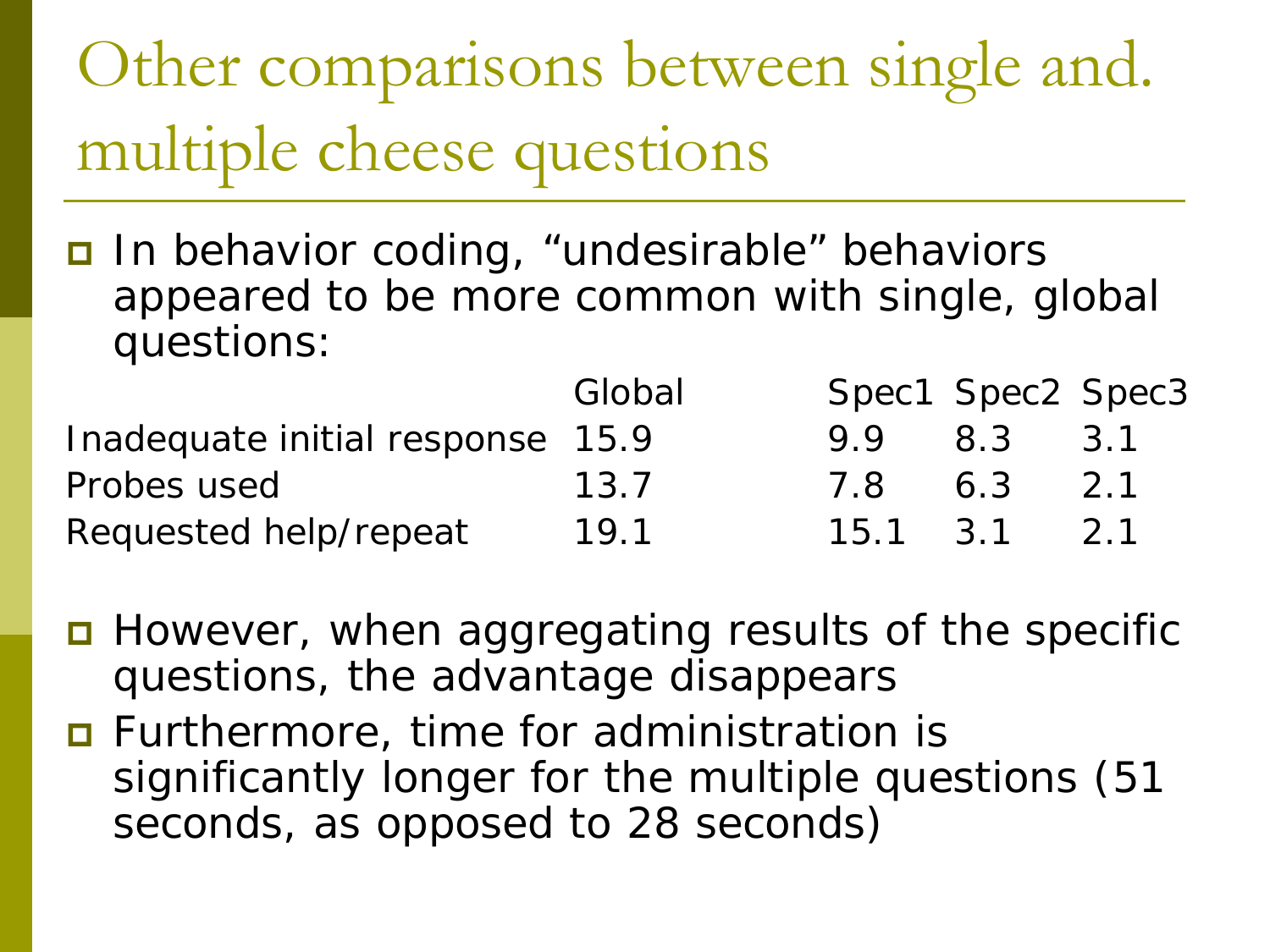# How accurate are responses to global questions?

- **D** How accurate are global questions:
	- In an absolute sense
	- **Compared to the specific questions they could** replace
- If specific questions are significantly closer to reality, and the higher accuracy is analytically critical, they might be worth the additional expense.
- If the global questions are more accurate, or any loss in accuracy is tolerable to us, then it makes sense to take advantage of their efficiency.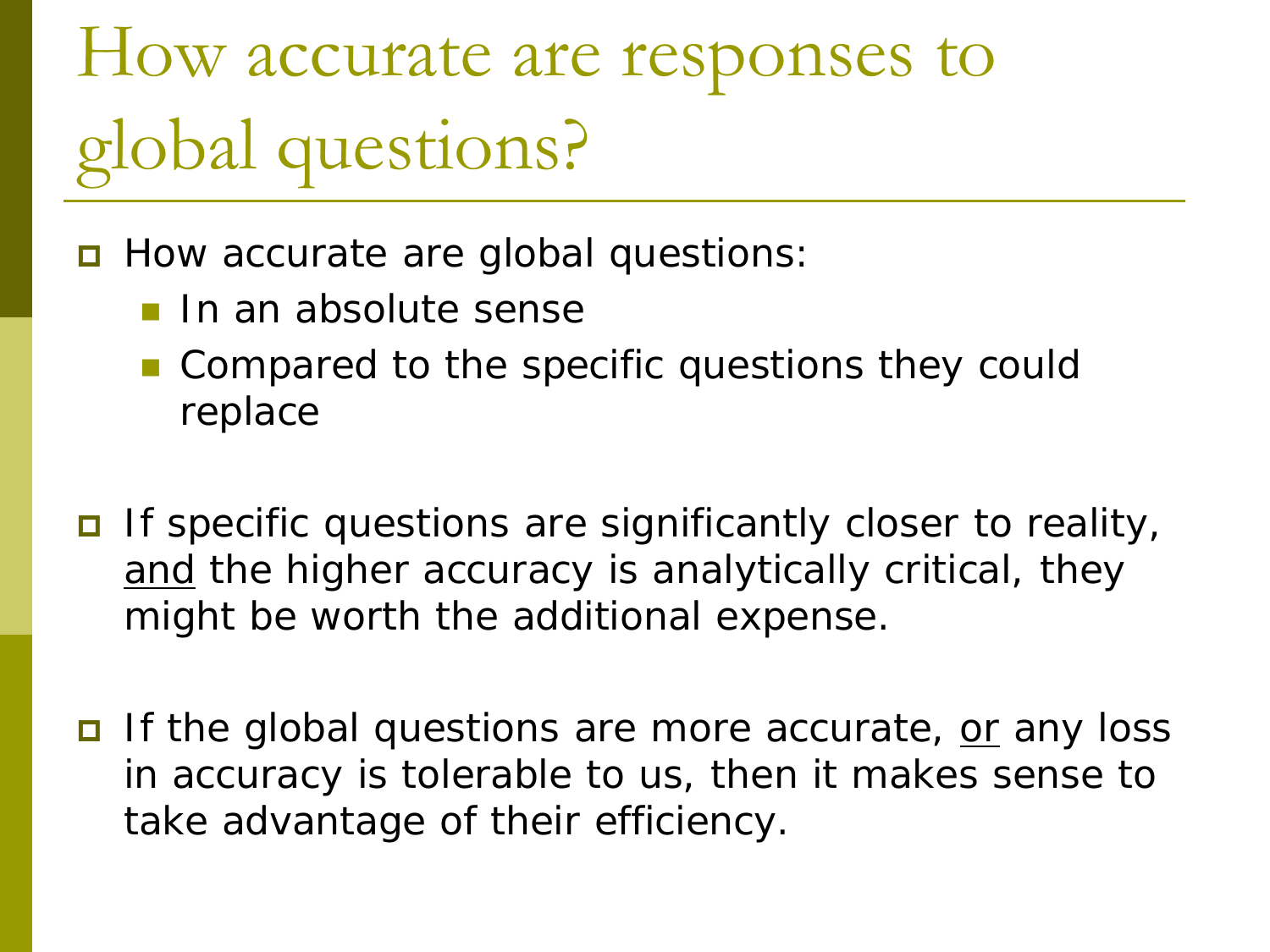## Validation study: question domains

| Global: |                               | Decomposed:                                                 |  |
|---------|-------------------------------|-------------------------------------------------------------|--|
|         |                               | 1) Phys activity (chores, walking, exercise)                |  |
|         | 2) Cheese                     | (sandwich, in a dish, snack)                                |  |
|         | 3) Cereal                     | (hot, cold)                                                 |  |
|         | 4) Pasta & rice (pasta, rice) |                                                             |  |
|         | $5)$ Oil                      | (cooking, add salad, add other)                             |  |
|         | 6) Dessert                    | (ice cream, cookies/cake,<br>candy/chocolate, donut/muffin) |  |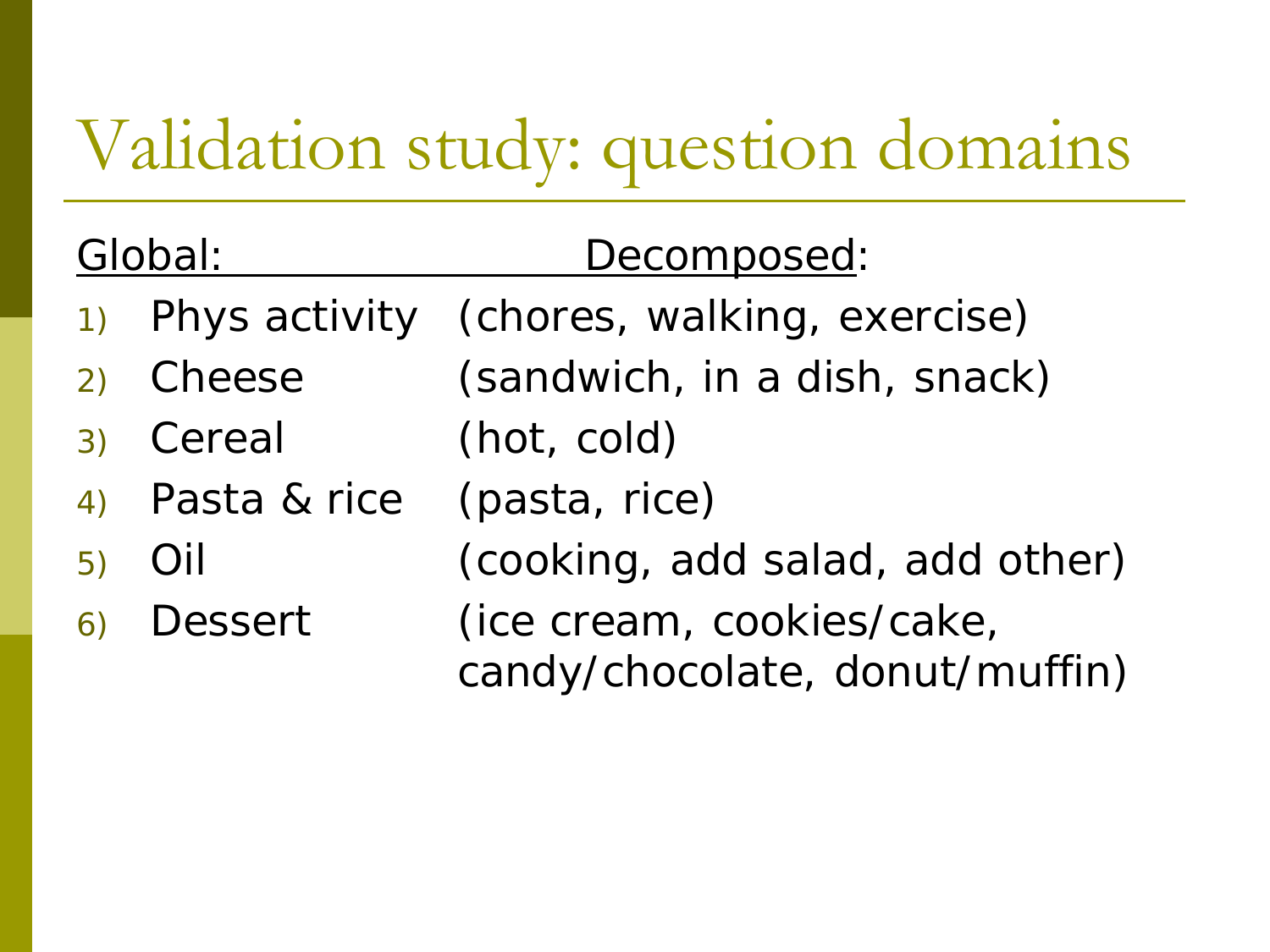### Validation study

- First phase– completion of three-day web diary of food consumption and physical activities
- Second phase– contacted for participation in split-ballot telephone survey (global and decomposed questions spread across two versions)
- Incentive of \$45 (later boosted to \$75) offered to those who completed both phases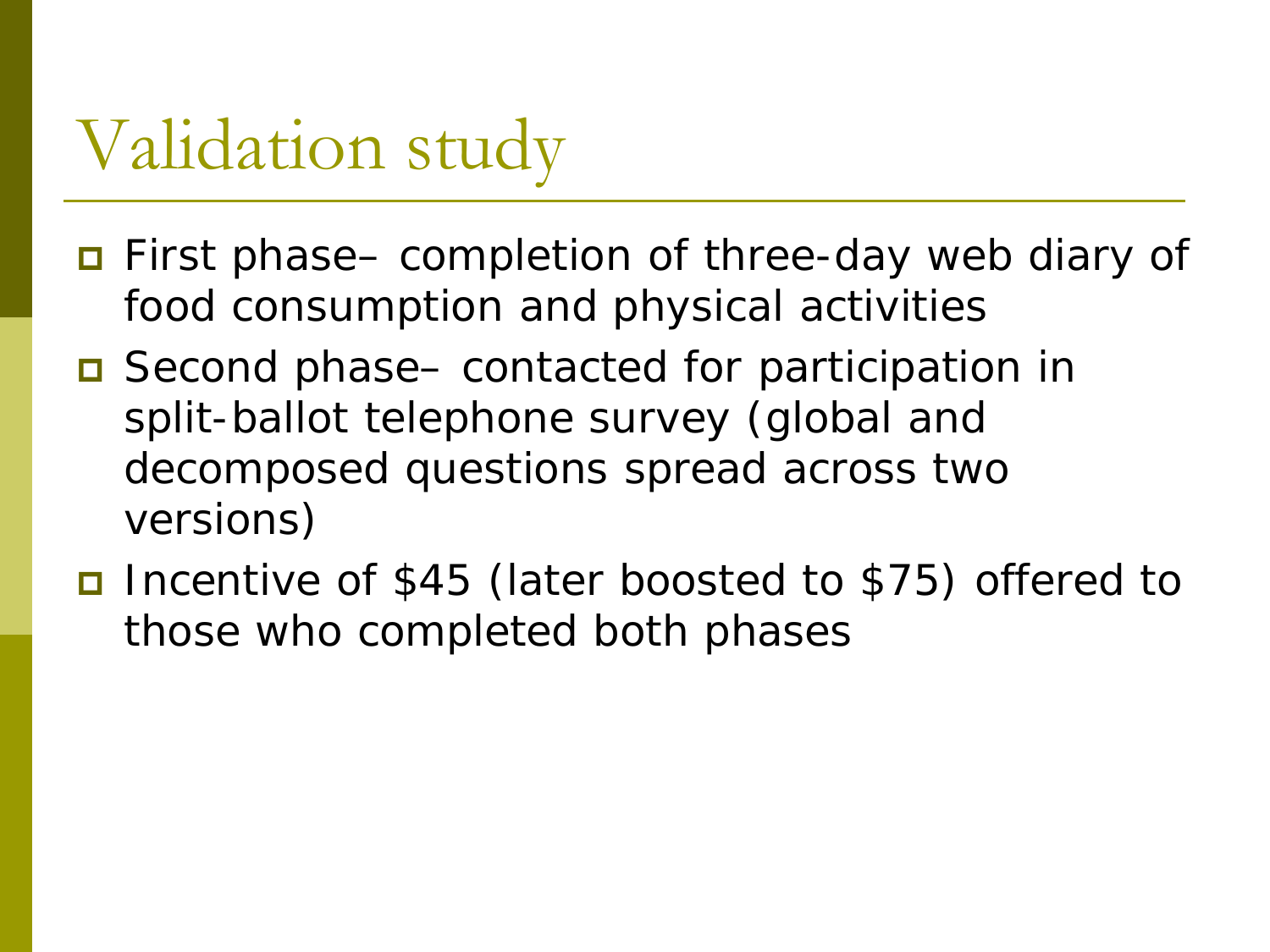### Expected data pattern



X=diary report G=global response D=decomposed response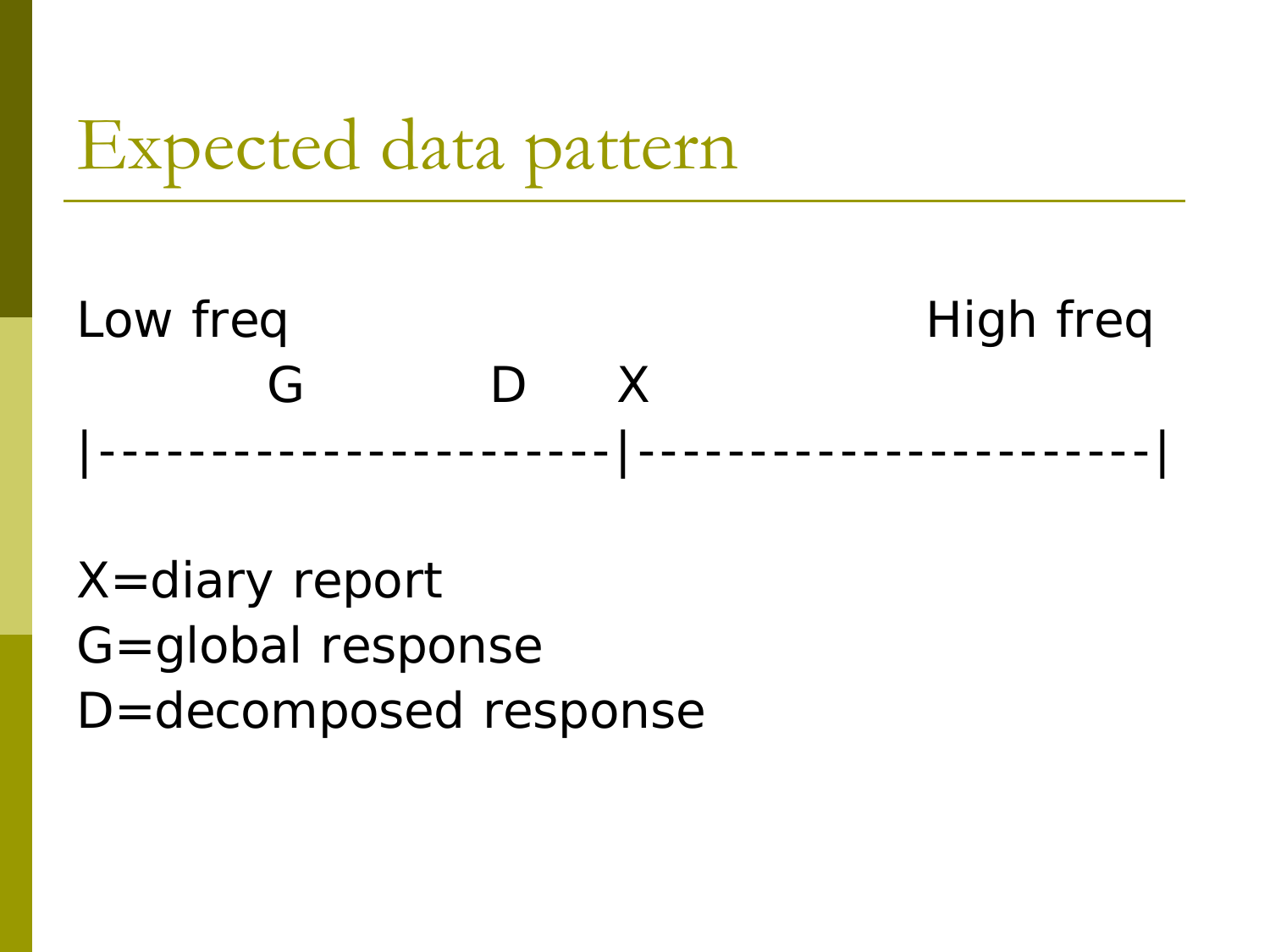#### Bias of global and decomposed questions

| <b>Domain</b>     | <b>Question type</b> | Bias to diary (%) |           |
|-------------------|----------------------|-------------------|-----------|
| Cheese            | Global               | $-20.9$           | (p < .01) |
|                   | Decomposed*          | 16.6              | (p<.1)    |
| Physical activity | Global               | $-19.5$           | (p < .05) |
|                   | <b>Decomposed</b>    | $-14.6$           | (p < .05) |
| Oil               | Global*              | $-16.9$           | (p < .05) |
|                   | Decomposed           | $-25.1$           | (p < .01) |
| Cereal            | Global               | 21.4              | (p < .01) |
|                   | Decomposed*          | 6.8               | n.S.      |
| Pasta and rice    | Global               | 1.3               | n.S.      |
|                   | Decomposed           | 10.2              | n.S.      |
| <b>Dessert</b>    | Global               | $-9.9$            | n.S.      |
|                   | Decomposed           | 14.3              | n.S.      |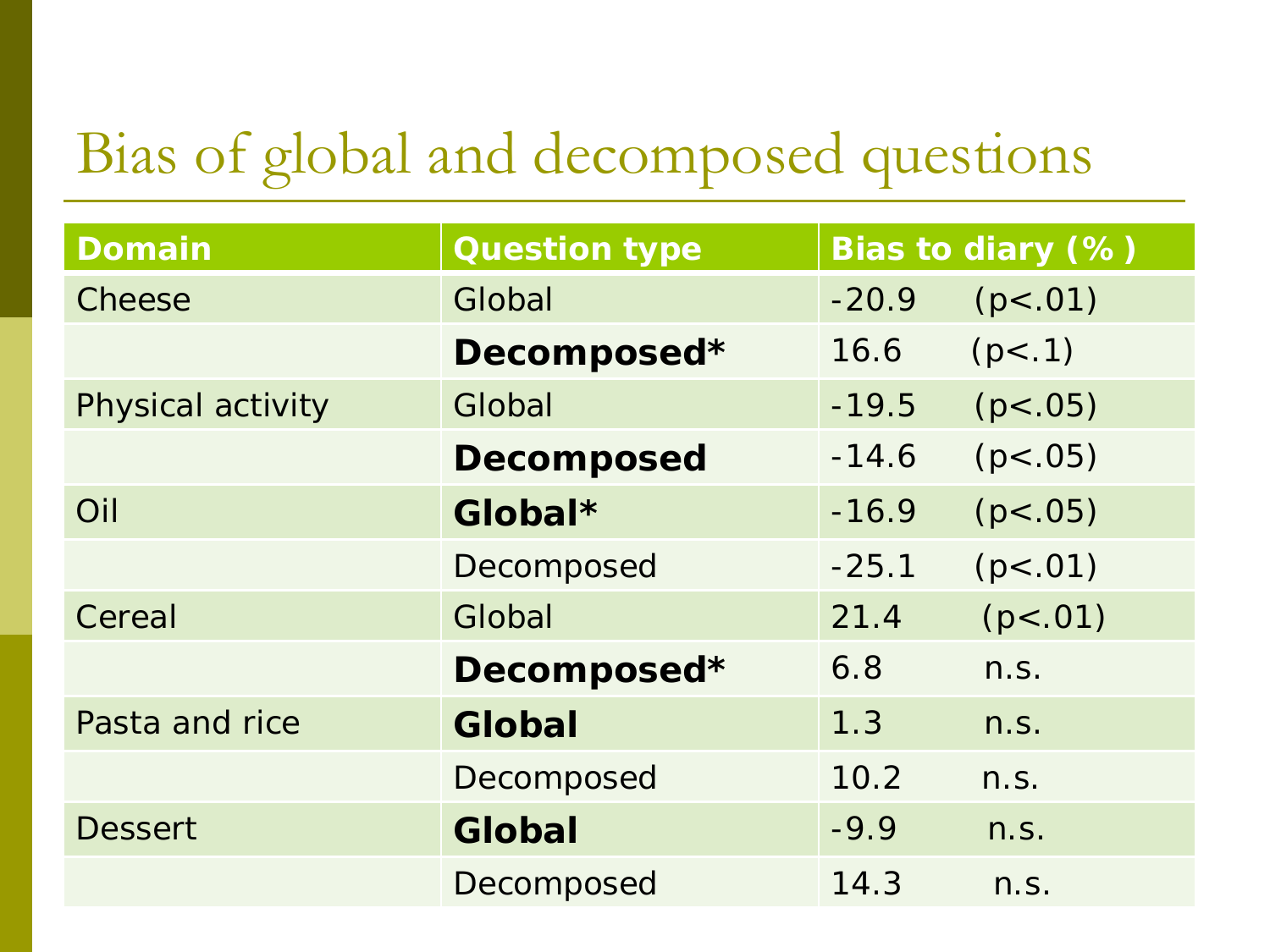### Bias of global and decomposed questions– second (conservative) coding

| <b>Domain</b>     | <b>Question type</b> | Bias to diary (%) |           |
|-------------------|----------------------|-------------------|-----------|
| Cheese            | Global*              | $-10.8$           | n.S.      |
|                   | Decomposed           | 22.5              | (p < .05) |
| Physical activity | Global               | $-9.4$            | n.S.      |
|                   | <b>Decomposed</b>    | $-0.4$            | n.S.      |
| Oil               | Global*              | $-16.9$           | (p < .05) |
|                   | Decomposed           | $-25.1$           | (p < .01) |
| Cereal            | Global               | 40.6              | (p < .01) |
|                   | <b>Decomposed</b>    | 29.5              | (p < .01) |
| Pasta and rice    | Global*              | 3.9               | n.S.      |
|                   | Decomposed           | 16.7              | (p<.1)    |
| <b>Dessert</b>    | Global*              | 5.6               | n.S.      |
|                   | Decomposed           | 28.7              | (p < .01) |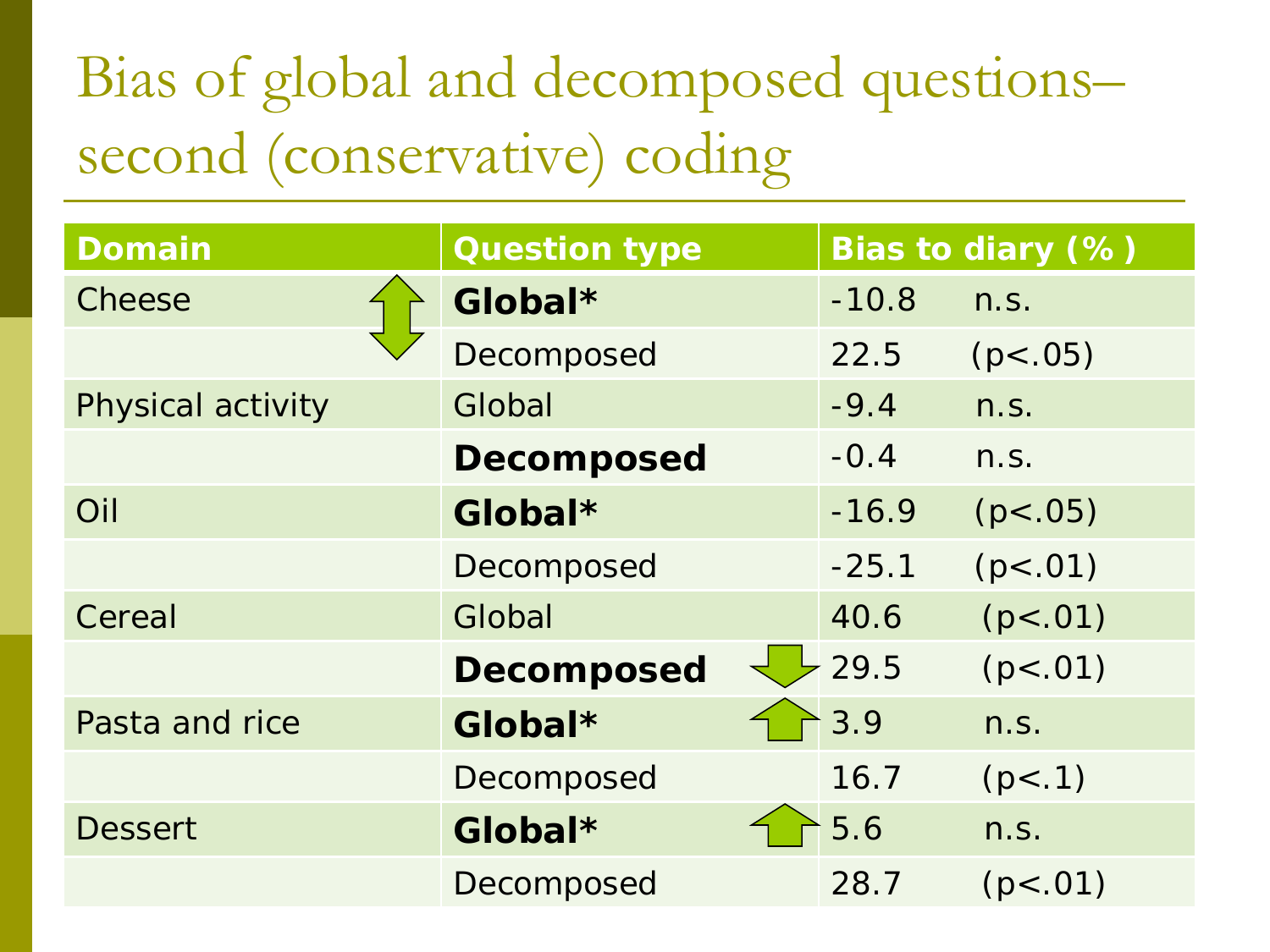### Overall assessment

- **□** Determining the "real values" for validity checks is challenging
- **But whichever version of real values you** accept, the results are mixed: sometimes global questions do better and sometimes not as well as multiple questions.
- **□ Considering all eleven comparisons made,** decomposed questions performed better five times; global did better six times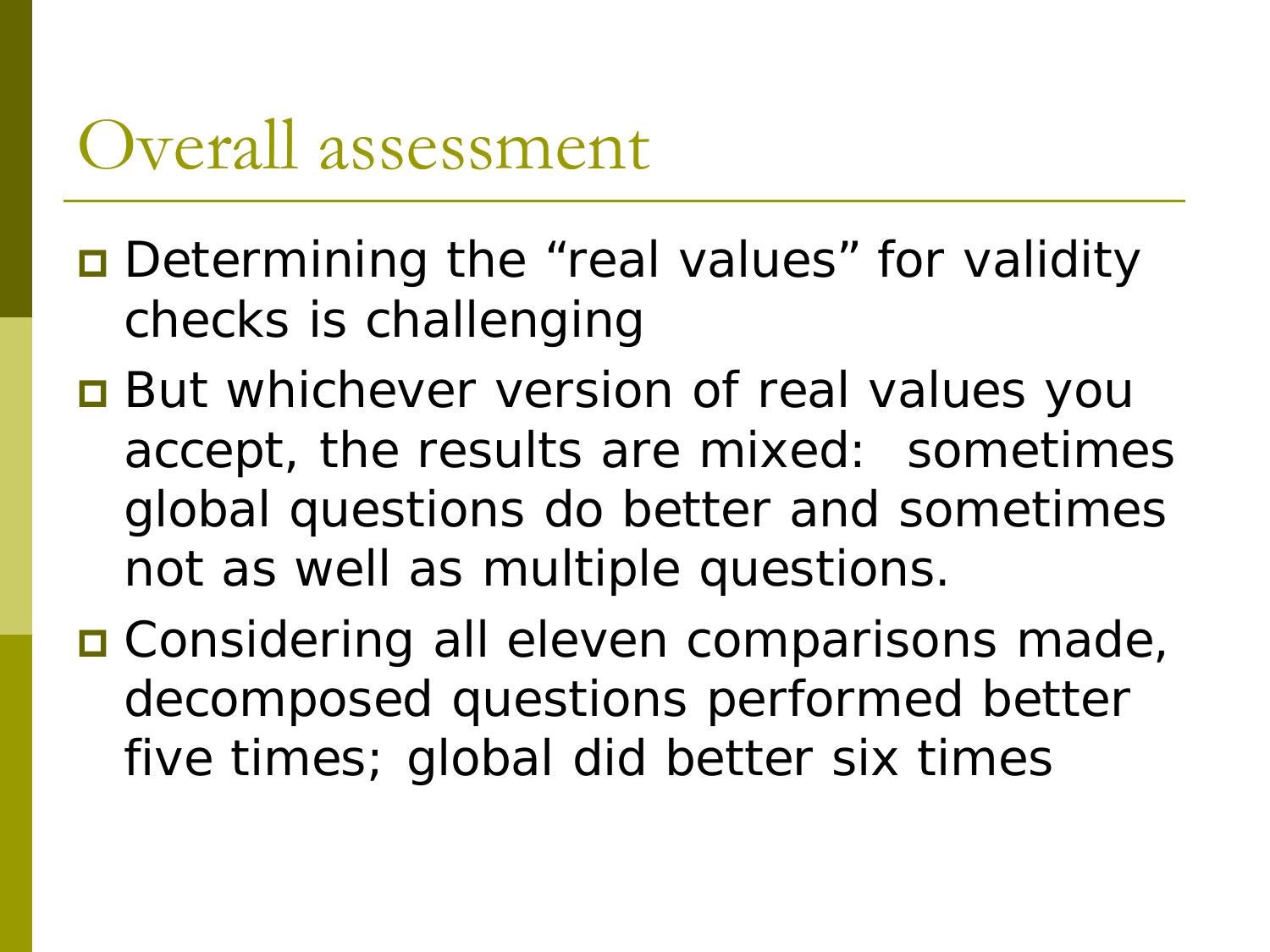### Making sense of the data

- **Previous literature suggested the possibility of** global questions being better than multiple questions, at least sometimes:
	- **Nariable effectiveness of global questions,** depending upon regularity of the behavior and response strategy– global may be better for regular, estimated behaviors (Menon, 1997)
	- **Multiple questions less accurate than global** e.g., due to double-counting, for frequent, non-distinct behaviors (Belli et al, 2000)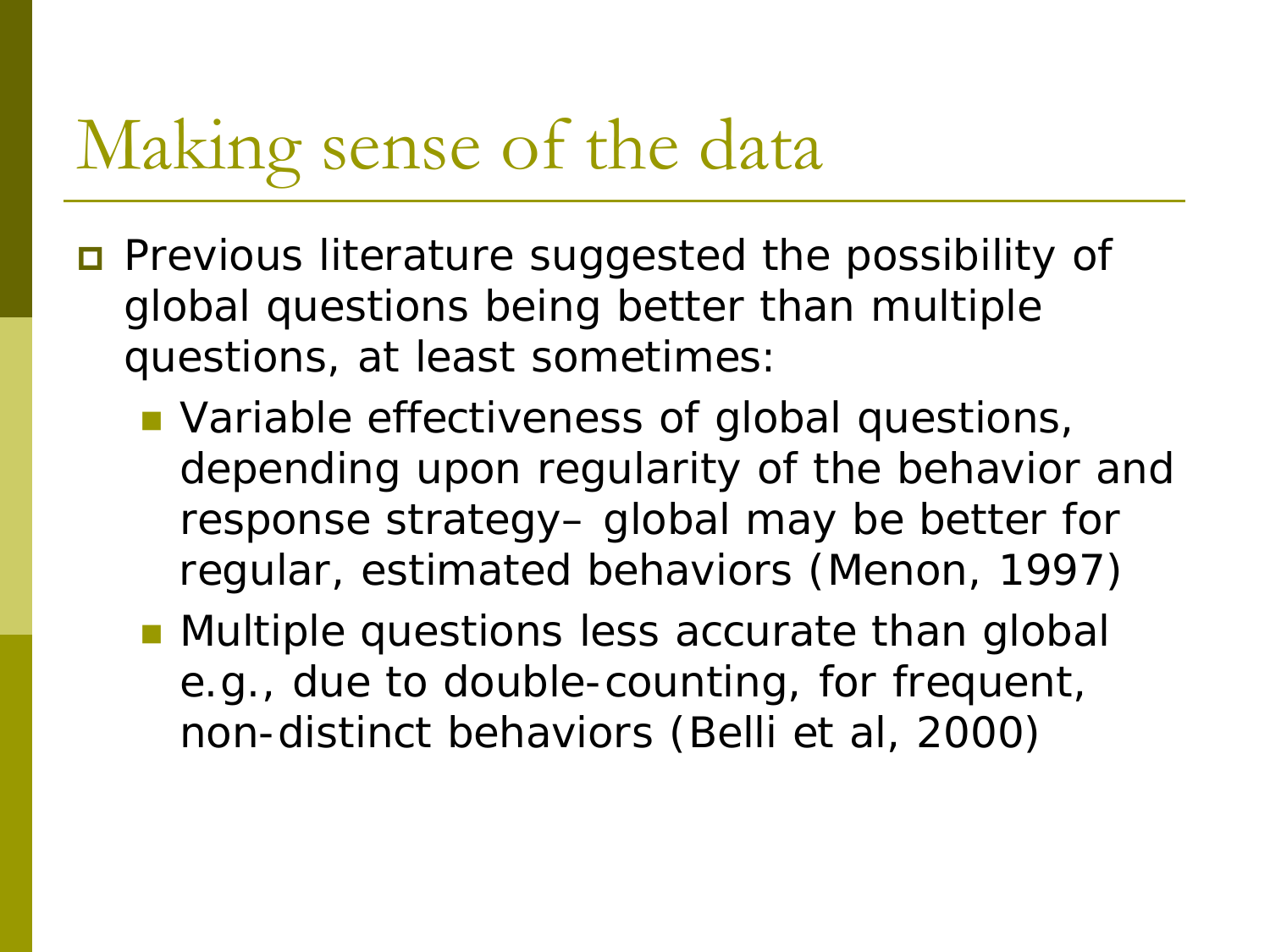### We didn't buy it

- **D** For one thing, our decomposition of questions were based on observations of responses in the cognitive lab that suggested logical ways to separate questions
- **□** Some decompositions in the literature arguably break the question into <u>less</u> memorable events
	- Washing hair in different domains (before a date, before a party, etc.)
	- **Local vs. long distance phone calls**
- Multiple questions *should work better* when
	- Constructed to reflect the way that behavior is actually encoded, and
	- **Estimation is the likely response strategy**
- So why didn't it always work in our case?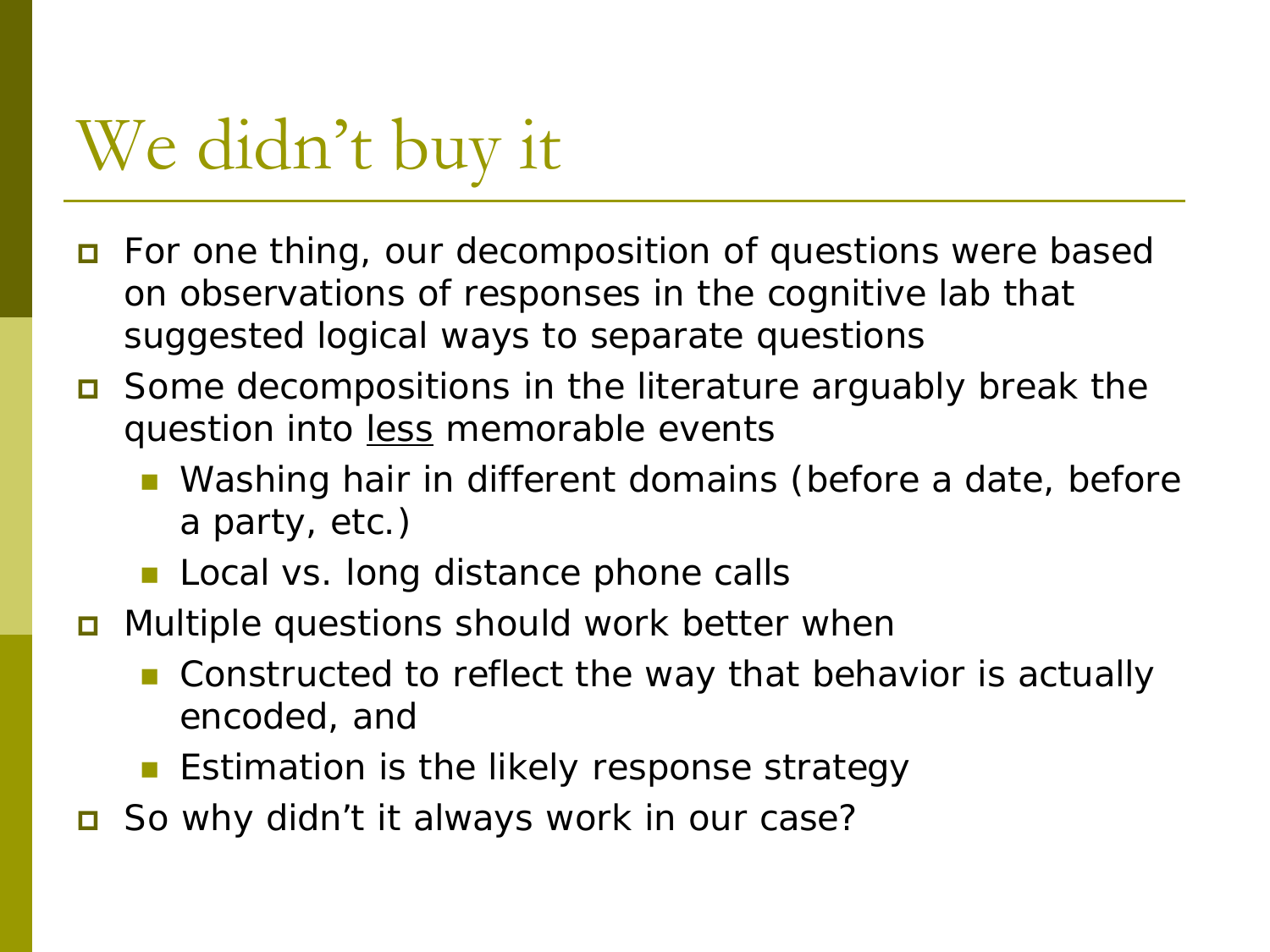## Two examples of global questions

- **E** From [day] to [day], how much time did you spend doing moderate or strenuous physical activities, including yard work or other chores, walking for exercise or to get somewhere, or other exercise such as running, cycling, working out in a gym, or playing sports?
- The next question asks about dessert foods, including ice cream, candy, chocolate, cookies, cakes and pies, and other sweet bakery items you might eat at breakfast or as a snack like doughnuts, Pop tarts, Danishes, and muffins. Please include anything that was low-fat or fat-free, but do NOT include sugar-free items. From [day] to [day], how many times did you eat these foods?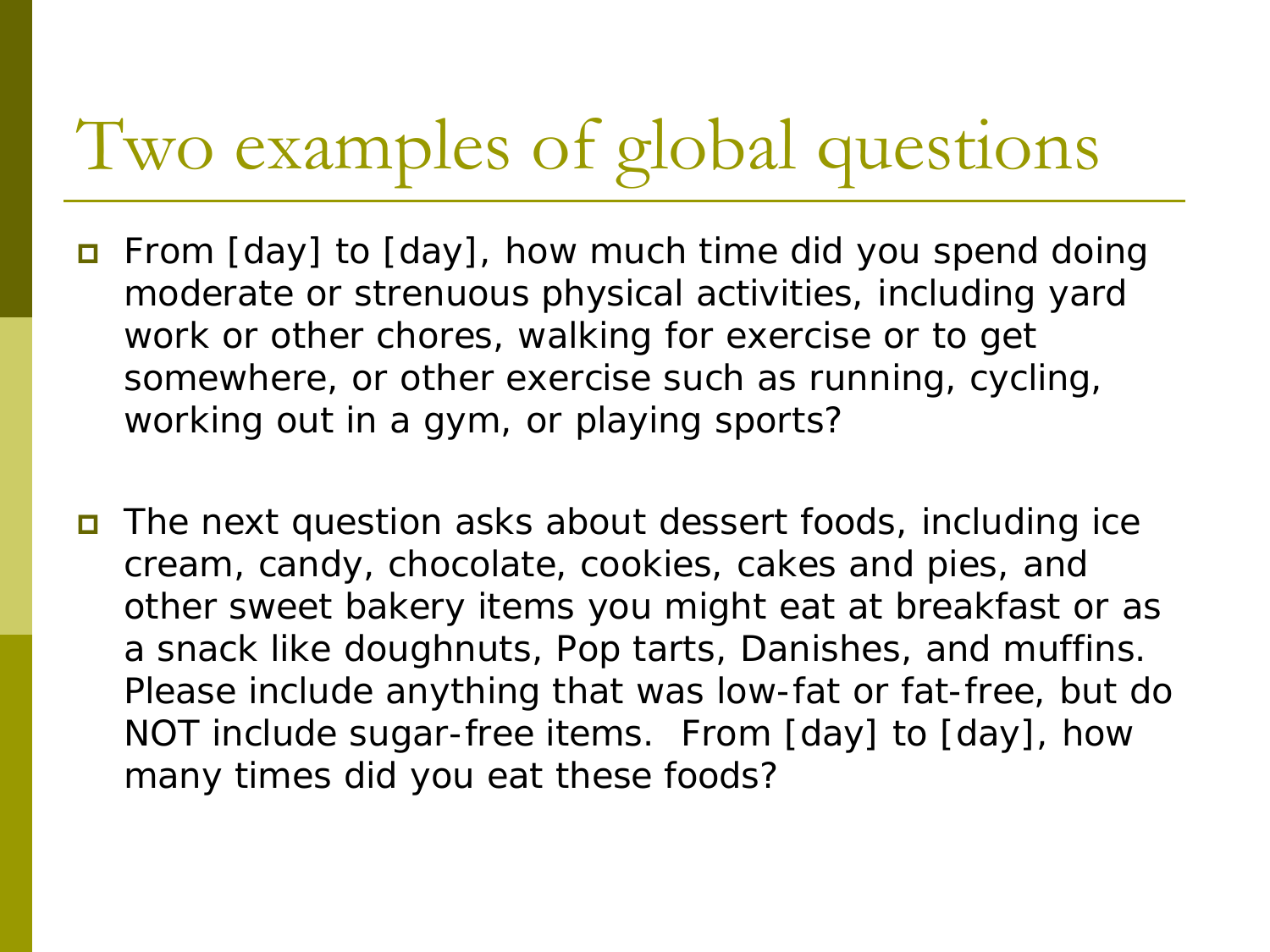# Assessing global questions

- Is the accuracy of global questions likely to vary across domains?
	- **Definitely**
- **□** Can responses to global questions be more accurate than responses to multiple, specific questions?
	- Possibly– depends how well the question lines up with the way information is organized in memory
	- **If specific questions are optimally designed, moving to** global questions may move to more generic estimation strategies and possible sacrifice of precision
	- But if specific questions are not optimally designed, global questions could theoretically invoke a better estimation strategy than their counterparts.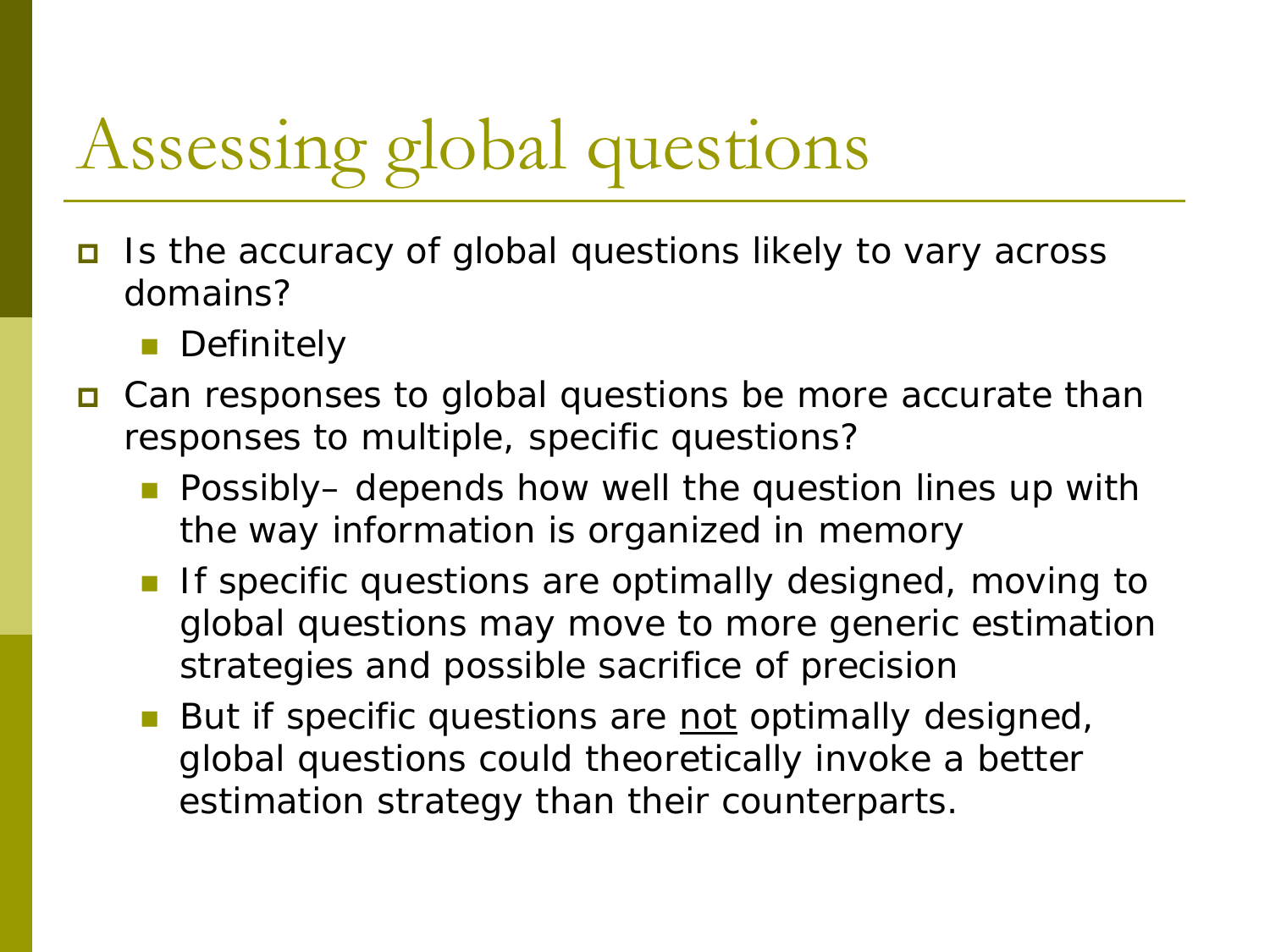### Future research directions

- **O** Given that the quality of global questions could vary considerably, data are needed to evaluate how well they match what respondents can report.
- **□** Cognitive laboratory data (from probing or thinkalouds):
	- **Number 10 Video Strategies tend to be used by** respondents (estimation, counting)
	- **Number** Which question(s) match better the way respondents think and remember?
	- **How adequate are their estimation strategies** given our data needs?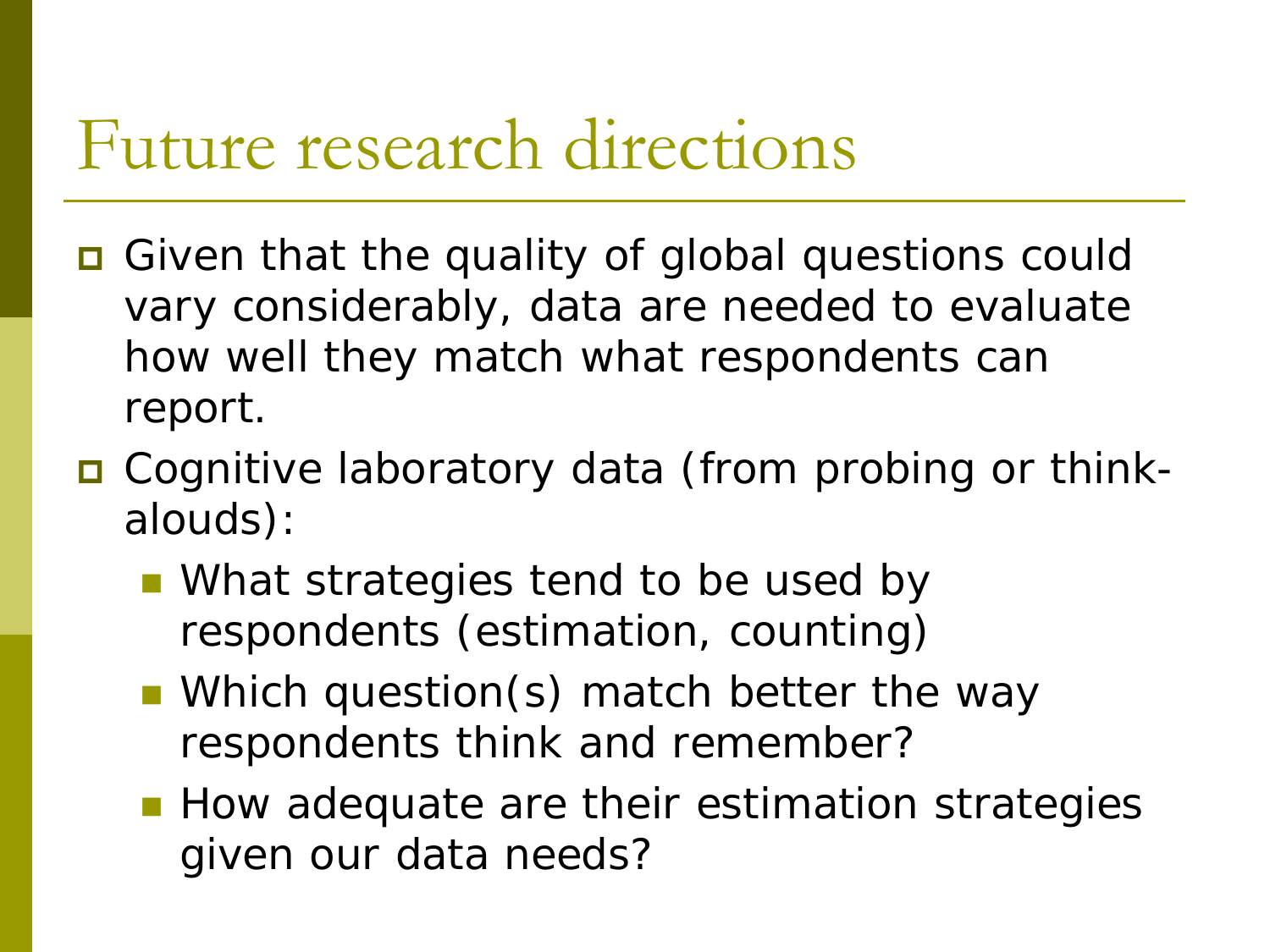### Future research– validation data

- **D** Necessary for assessing accuracy
- **□** Often very difficult and expensive to collect
- Not immune from quality problems and methodological challenges
- **E** Key concerns with diaries:
	- Making sure that what they produce corresponds with the survey data
	- **Nell thought out coding procedures**
	- Can be difficult to employ for longer reference periods
- Viable validation data for CES?